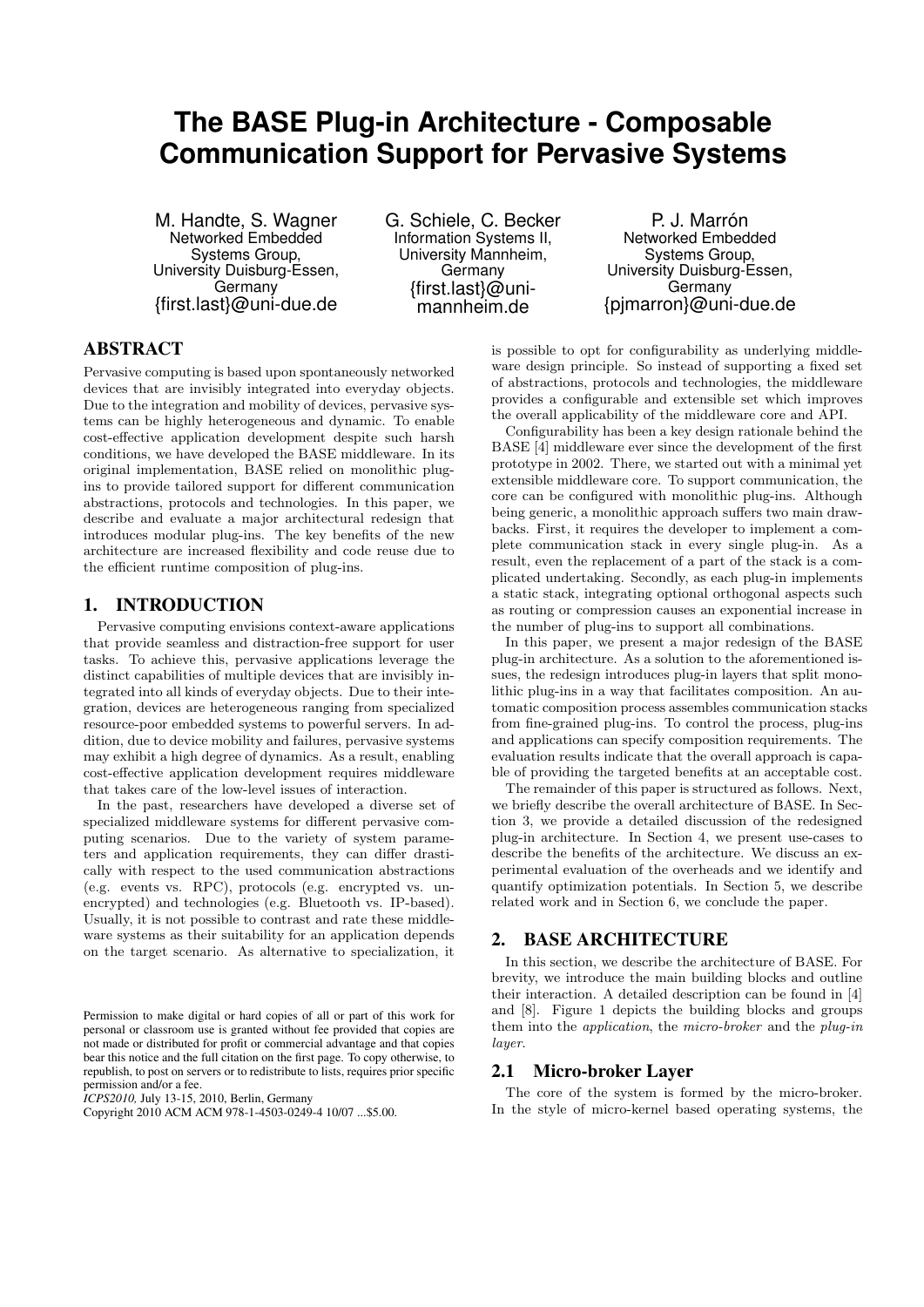

Figure 1: BASE Architecture

micro-broker implements a minimal and generic middleware core. This core consists of the invocation broker, the device registry and the object registry. The invocation broker is responsible for dispatching so-called invocation objects or simply invocations. Invocations represent an interaction between application objects such as a local or remote method invocation. To decouple the application from invocation processing, the broker implements different synchronization alternatives. Furthermore, it assigns globally unique invocation identifiers, allowing the parallel mediation. Finally, it keeps a table of ongoing invocations to support different execution semantics.

If an invocation should be dispatched to a local application object, the invocation broker retrieves the object's invocation handler from the object registry and forwards the invocation. When a handler is registered at the object registry, the registry associates a locally unique object identifier (OID) with the handler and stores the mapping for later retrieval. The range of OIDs is statically divided into generated and well-known OIDs which can be used to implement bootstrap services.

Remote invocations are forwarded to the plug-in manager which takes care of communication. To determine the appropriate plug-ins for transmission, the manager must compute a compatible set of plug-ins. This requires knowledge about the plug-ins available on the local and the remote system. This knowledge is maintained in the device registry in the form of plug-in descriptions and it is updated as part of the device discovery. In addition, the device registry stores a device description for each device which consists of a logical device identifier and a list of the well-known services registered at the corresponding device. Thus, applications and services can query the device registry for objects with well-known OIDs.

## 2.2 Application Layer

At the application layer, application objects and middleware services are interacting with each other using the micro-broker. In order to write an object that can receive an invocation, a programmer must implement an invocation handler that accepts invocations from the broker. The handler must then be registered at the object registry. Other objects that know the OID can then interact with it by manually creating invocations and passing them to the broker. However, BASE provides stub generators to ease this task.

In addition, BASE includes a number of optional services. One such service is the BASE service registry [4], which allows searching for services by name or type. Another example is the PCOM component container [3] which realizes a component system to support adaptive applications.

# 3. BASE PLUG-IN ARCHITECTURE

The two functions provided by the plug-in layer are device discovery and remote communication. The implementation of these functions is not only dependent on the targeted communication technology, but also on the targeted protocols and abstractions. Thereby, it is important to note that the communication technologies are usually determined by the hardware capabilities of a device. The suitability of a communication abstraction and protocol, however, is usually dependent on the interaction patterns of the application.

The BASE plug-in layer encapsulates these functionalities in plug-ins so that the middleware can be configured for a particular device with a set of applications. To configure BASE, a developer registers the desired plug-ins at the plugin manager. The plug-in manager forms the generic core of the plug-in layer and it mediates the interaction with and between plug-ins. As a consequence, the redesign of the plugin architecture primarily affects the plug-in manager. To motivate the design, we first discuss the goals. Thereafter, we present the redesigned plug-in manager and we organize plug-ins into layers. Finally, we show how the manager composes plug-ins and discuss how multi-layer plug-ins support improvements.

# 3.1 Design Goals

The design goals are easily derived from the functional goal of supporting composable communication and the constraints introduced by pervasive computing. Note that the design goals are not orthogonal, so we must strike an acceptable balance.

- Flexibility: Our main reason for the redesign is to modularize plug-ins so that their individual functionality can be composed dynamically at runtime. This eliminates the need to compose a communication stack statically which, in turn, enables the reuse of plug-ins in different stacks. To maximize this benefit, a key goal is support for a high degree of compositional flexibility.
- Simplicity: The architecture should be simple to use for both, application and plug-in developers. This avoids high learning effort and reduces programming failures. From the application developer's perspective, it should be possible to specify communication requirements with different levels of detail. From the plug-in developer's perspective, it should be possible to develop a plug-in without reasoning about others.
- Efficiency: To be applicable to a broad range of scenarios, the design should also be efficient. To resolve the resulting conflict with the other goals, we rely on configurability. To avoid a pre-defined and static balance of trade-offs, we enable developers to balance them during plug-in development and device configuration.

# 3.2 Plug-in Manager

The generic core of the plug-in architecture is formed by the plug-in manager. As depicted in Figure 2, the plug-in manager mediates the interaction between the device registry and the invocation broker, and the plug-ins. From a high-level perspective the plug-ins can be classified in discovery and communication plug-ins. The plug-in manager provides methods to install and remove plug-ins at runtime and it keeps references to the installed plug-ins. When a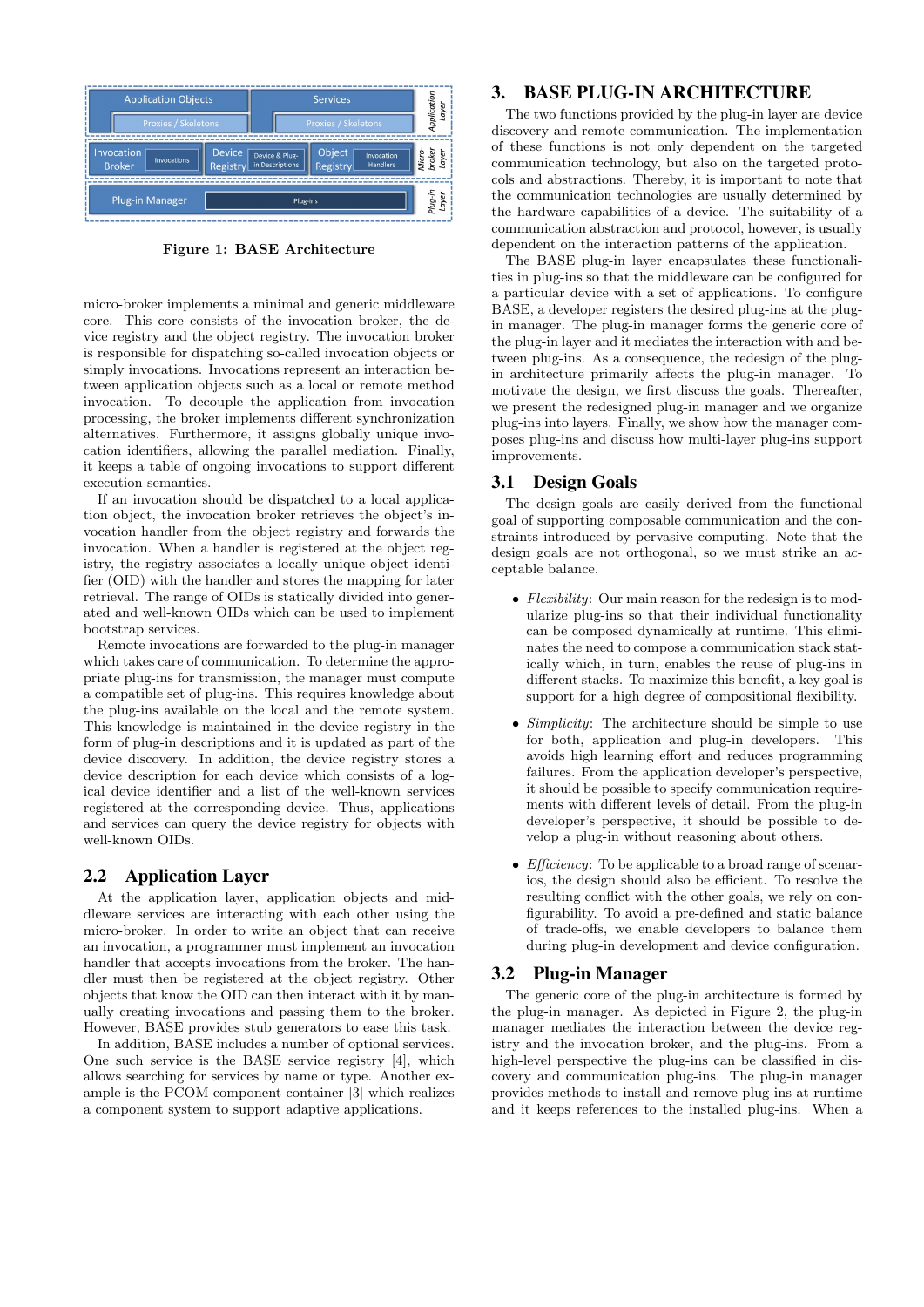

Figure 2: BASE Plug-in Manager

new plug-in is installed, the plug-in manager exposes a part of its functionality to the plug-in. To do so, it passes one or more references to its interfaces to the plug-in. The interfaces that are exposed depend on the type of the plug-in. After the references have been set, the plug-in manager calls a method on the plug-in to signal that it may start its operation. Thereby, a plug-in will typically allocate resources such as buffers in memory or sockets. After initialization, the plug-in manager retrieves the plug-in description. This description contains a type identifier to differentiate plugins and it may contain several key-value pairs that can be updated at runtime. The key-value pairs describe the characteristics that are required by other plug-ins of the same type. Examples are the address and the port of an IP plug-in or the public key of an encryption plug-in. After retrieving it, the plug-in manager registers the description at the device registry. When the plug-in is removed, the manager removes the description, stops the plugin and releases all references so that it can be collected as garbage.

At runtime, a discovery plug-in uses the plug-in manager to retrieve the local device and plug-in descriptions. Furthermore, it may retrieve the plug-ins that can be used to distribute the descriptions. Using these plug-ins, a discovery plug-in may implement an arbitrary distribution strategy. For example, it may distribute the descriptions proactively using flooding.

To enable remote communication, the plug-in manager mediates the interaction between the broker and the plugins. If an invocation shall be transmitted, the broker forwards the invocation to the plug-in manager. The plug-in manager then uses the plug-ins to perform the transmission. Alternatively, if the plug-ins cannot be used, e.g. because the plug-ins cannot perform the transmission, it informs the invocation broker. If an invocation is received by the plugins, they may forward it to the plug-in manager, which in turn delivers it to the invocation broker. The invocation broker may then dispatch the invocation which may result in further invocations, for example, to return the result of a remote method invocation.

### 3.3 Plug-in Layers

The previous discussion follows the original architecture of BASE. Yet, to support the runtime composition of communication stacks, we need to separate the stack into blocks. To do this, we can isolate communication technologies, protocols and abstractions as depicted in Figure 3.

Underneath the middleware, the operating system manages the available network interfaces and provides an API



Figure 3: BASE Plug-in Layers

which may be specific for a certain technology that must be unified. The key problem here is to identify an interface that is lean enough to be implemented easily but still efficient. Due to the fact that discovery plug-ins need to distribute device and plug-in descriptions among all available devices and since many communication abstractions need to transmit larger amounts of data reliably, we decided to use a socketstyle interface that supports unreliable packet-oriented communication with local broadcast semantic for discovery and connection-oriented communication for the transmission of invocations.

As a result, the protocols above need to operate on the byte-streams of the connection. Since BASE is built on top of an object-oriented programming language (Java), we can classify the protocols in ones that solely modify the bytestream and ones that (de-) serialize objects. A simple example for the first is data compression that performs runlength encoding on chunks of input data. An example for the later would be an CDR based serializer. Obviously, it is possible to stack the protocols that solely manipulate bytestreams in an arbitrary order. However, there can only be one serializer protocol per stack. Above the technology and protocols, the communication abstraction determines how an invocation should be distributed. Thereby, it is inappropriate to associate the abstraction with a particular connection since abstractions such as publish-subscribe may require several. Consequently, developers of communication abstractions must be able to manage the connection establishment. So in contrast to protocols which are passively stacked on top of a technology, abstractions actively request the initialization of a stack.

In summary, this results in four different plug-in layers shown in Figure 3. At the lowest level, transceivers provide packet-oriented discovery and connection-oriented communication. Above the transceiver, an arbitrary number of modifiers implement protocols that modify the byte-streams. Above these protocols, a serializer is responsible for the serialization and deserialization of objects. Finally, at the highest layer, the semantic requests connections that are created by stacking transceivers, modifiers and serializers on top of each other.

# 3.4 Plug-in Composition

To achieve flexibility and usability simultaneously, it is necessary to automate the composition of plug-ins while allowing manual control whenever necessary. To allow varying degrees of control, we extend invocations with a configuration object. This object specifies the requirements on the communication stack that shall be composed. To avoid unnecessary restrictions on the flexibility of compositions, the internal structure of the configuration object corresponds to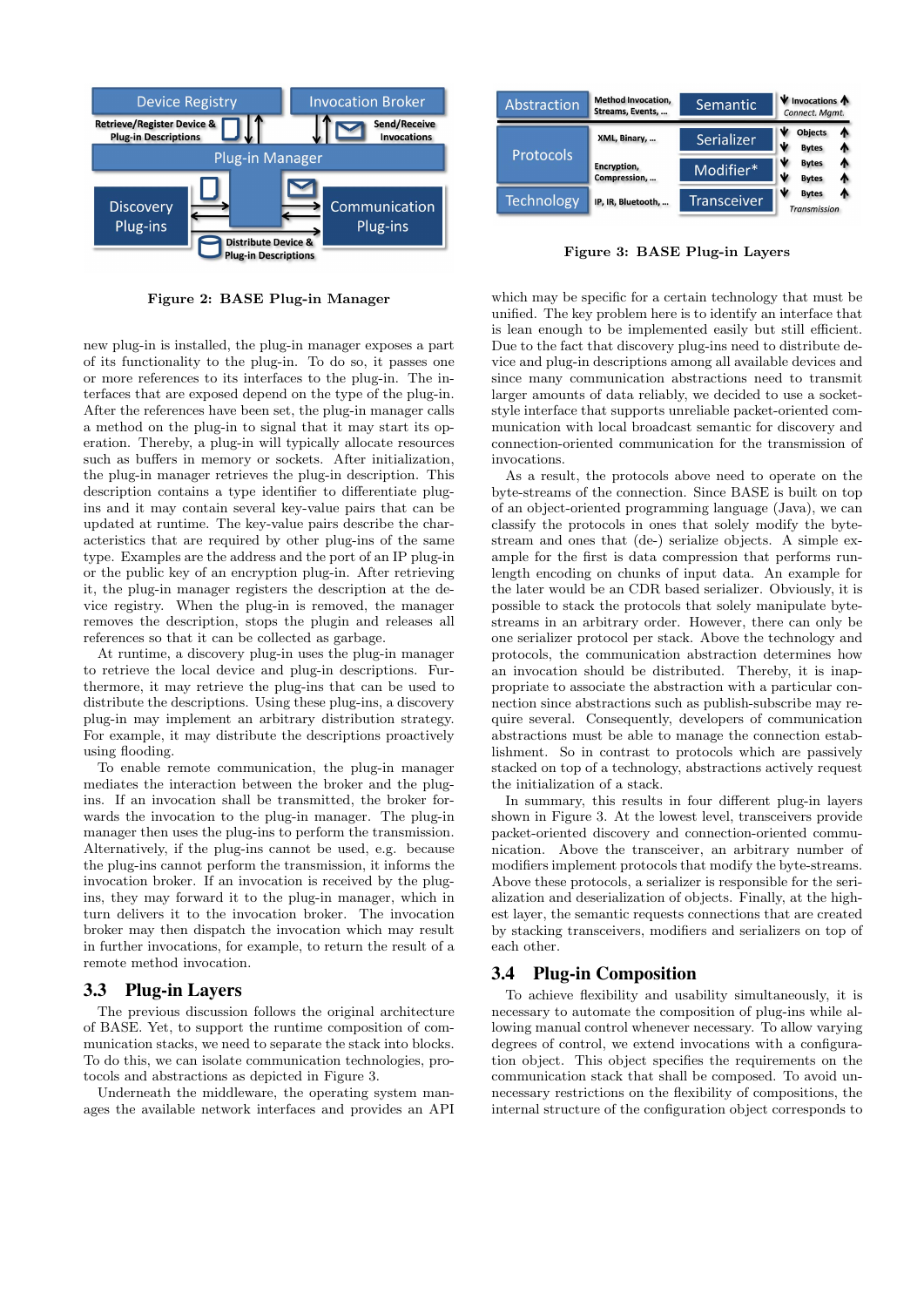

Figure 4: BASE Plug-in Negotiation

a list of requirements that is ordered according to the stack. This means that the head of the list specifies requirements on the semantic whereas the tail usually specifies requirements on the transceiver. The configuration object ensures that requirements are added according to the restrictions setup by the layers, e.g., it ensures that requirements on modifiers are not added above the serializer. In addition, the list structure also enables the developer to refrain from specifying requirements on a certain layer. However, as a minimum, the developer must specify the requirements on the semantic since they define the meaning of the invocation.

The requirements can be specified at various levels of details ranging from explicit requests for a particular type of plug-in to abstract requests for an implementation-specific characteristic. As a simple example for such a characteristic consider the bit-length of the encryption key. As the plug-in manager is supposed to be generic, it cannot understand the intrinsic meanings of all plug-in implementations. Furthermore, since the correctness of a plug-in may rely on the presence of plug-ins with certain characteristics at lower layers, BASE enables plug-ins to refine the requirements on plug-ins at lower layers.

To deal with these two issues, we separate the composition into a negotiation phase during which a set of plug-ins is computed and a connection phase during which a negotiated set of plug-ins is connected. Since we want to enable plug-ins to refine the requirements on lower layers, the negotiation phase must be performed top-down as depicted on the right side of Figure 4. The connection phase, on the contrary, should be performed in a bottom-up fashion as shown in Figure 5 to simplify the plug-in interface. In the following, we describe the details of these phases. For simplicity, we assume that the invocation represents a remote method invocation that returns a result. Other abstractions work analogously.

When an invocation must be transmitted, the micro-broker forwards it to the plug-in manger as shown in step (1) of Figure 4. Thereby, each invocation specifies its requirements on the stack by means of an attached configuration object. Using the invocation, the plug-in manager computes the candidate set of semantic plug-ins (2). If the requirements attached to the invocation are explicitly specifying a particular plug-in, the plug-in manager selects the plugin. If the requirements are solely specifying implementationspecific characteristics, the plug-in manager selects all semantic plug-ins as targets. Then the plug-in manager asks each target plug-in whether it can fulfill the requirements specified by the configuration object (3). If the call fails, the next plug-in is selected. Otherwise, the plug-in manager aborts the process and forwards the invocation to the plugin that acknowledged the requirements (4). If no semantic plug-in can be found, the plug-in manager signals this to the invocation broker which informs the application. After the semantic plug-in has received the invocation, it will transmit it to the remote system and after receiving the result, it forwards an invocation that represents the result to the plug-in manager (5). The plug-in manager in turn will forward the invocation to the broker (6) which will deliver the result, e.g. by releasing a blocked application thread.

#### *3.4.1 Plug-in Negotiation*

To transmit the invocation, the semantic plug-in can establish a connection. To do this, it must first negotiate a stack. This negotiation is shown on the right side of Figure 4. To start the negotiation (7), it passes three references to plug-in manager. The references encompass the system identifier of the target system, the configuration object and a reference to the requesting semantic plug-in. After receiving the negotiation request, the plug-in manager will compute a set of plug-ins that is available to both, the local and the target system. To do this, it queries the device registry for the plug-in descriptions of the remote device and it intersects the set with the plug-in descriptions of local plug-ins (8). Thereafter, the plug-in manager validates that the requesting semantic is also available on the remote device. If this is not the case, the negotiation fails immediately. Otherwise, the manager creates a session object for the request.

Similar to the requirements contained in a configuration object, session objects can be linked together as a list that represents a particular stack. However, a session object does not store abstract requirements but it stores a concrete plugin identifier. Consequently, a list of session objects can be used to describe a stack for a particular system. In addition, the session objects can also store a set of plug-in specific parameters that are required to establish a connection. This set of parameters is divided into local parameters required on the client-side and remote parameters needed on the server-side. A simple example of a parameter is the endpoint information of a transceiver. As explained later, the session object is transferred to the remote system and the parameters are automatically passed to the right plug-ins during connection initialization.

Once the session object has been created, the negotiation continues below the semantic layer. Using the list of requirements received from the semantic plug-in, the plug-in manager determines whether it is necessary to add a serializer to the stack. If a serializer is required, the plug-in manager will use the set of plug-ins that is available on both systems to determine target serializers. Similar to the selection of semantic plug-ins, the plug-in manager simply prunes the list in cases where a particular serializer is required. Thereafter, it goes through the list of target serializers and asks them whether they fulfill the requirements (9). While doing this, the plug-in manager does not simply pass the requirements to the serializer. Instead, it first creates a new session object with the identifier of the serializer and it copies the configuration object. Thereafter, it passes the new session object, the copy of the configuration object as well as the plug-in description of the same plug-in on the remote device to the target plug-in. The serializer plug-in can use the plug-in description to determine whether it can communicate with the remote plug-in and it may store relevant parameters in the session object. Furthermore, it may refine the require-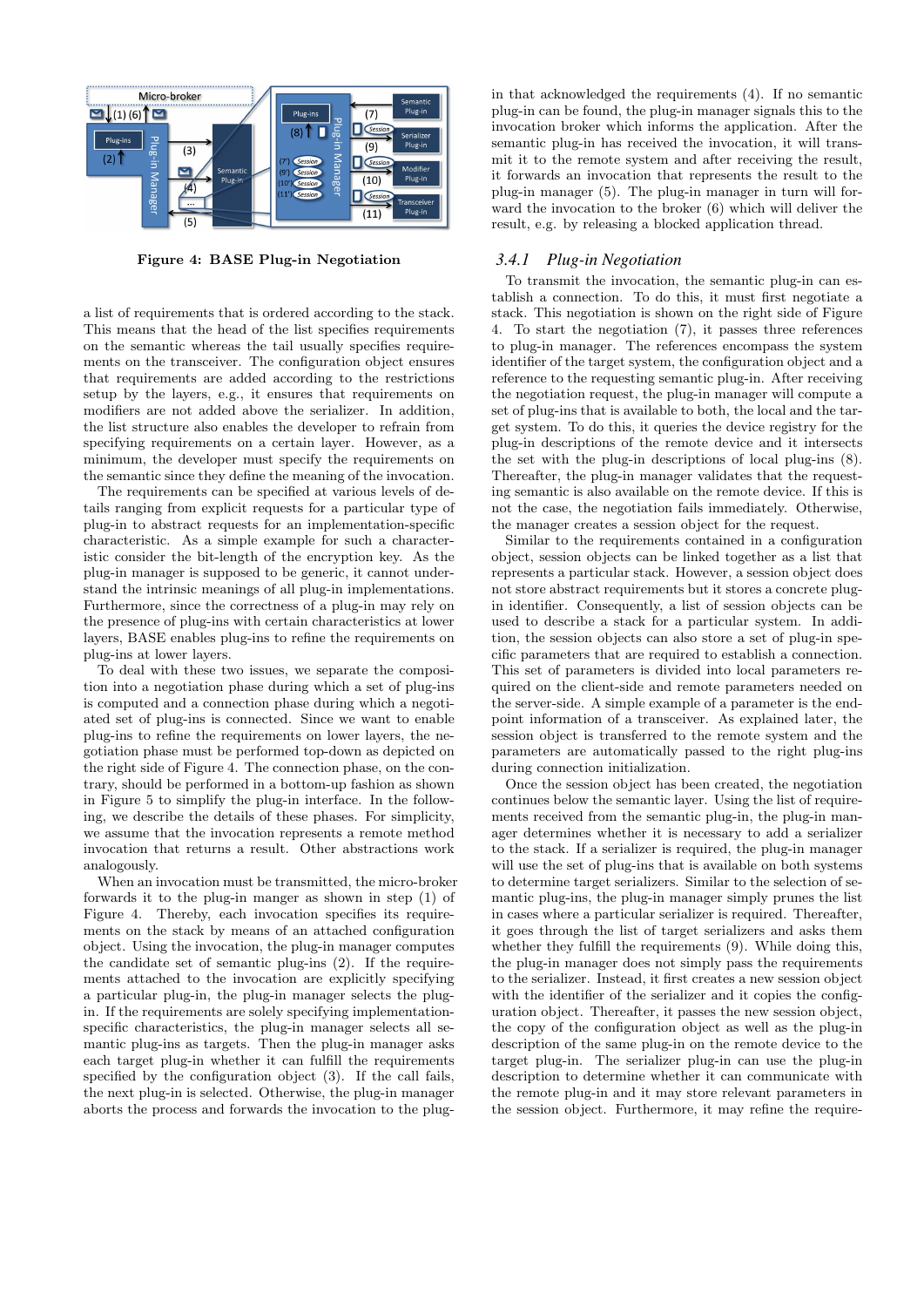

Figure 5: BASE Plug-in Connection

ments specified in the configuration object in cases where it depends on certain plug-ins at lower layers. If the serializer responds positive to the negotiation request, the plug-in manager stores the session object and the negotiation continues with the refined requirements at a lower layer. If it responds negative, the negotiation continues with the next serializer from the target set using the original requirements and a new session object. Again, if a serializer is required but no serializer can fulfill the requirements, the complete negotiation fails.

Once a serializer has been determined successfully, the negation continues. Depending on the requirements, it may continue with a modifier or a transceiver. If a modifier is required, the procedure of determining an appropriate plugin is simply replicated with modifiers (10) and transceivers (11). If the configuration fails at some point, the last successfully negotiated plug-in is invalidated. To do this, the session object is simply removed from the list and the negotiation continues.

Thus, this composition algorithm essentially resembles backtracking. The backtracking ensures that all possible compositions are systematically tested. However, it can also lead to an exponential runtime overhead. Yet, thrashing can only occur if devices are equipped with similar plug-ins at higher layers that require lower layer plug-ins which cannot be used. So far, we did not find this to be problematic in practice.

The negotiation phase ends when the transceiver plug-in has been selected which means that all requirements are fulfilled. The result of the negotiation is a linked list of session objects, i.e.  $(7')$ ,  $(9')$ ,  $(10')$ ,  $(11')$ . This list stores the plugin identifiers and the parameters needed during connection establishment for all layers below the semantic. By returning the top-most session object as the result of step (7), the semantic plug-in can finalize the composition by adding its own parameters.

#### *3.4.2 Plug-in Connection*

After the negotiation, the semantic can request the connection establishment using the session objects. To do this, it simply passes the session objects to the plug-in manager as depicted in step (1) on the left side of Figure 5. The plug-in manager uses the objects to connect the plug-ins in bottomup fashion. It first calls the transceiver with the corresponding session object to establish the connection at the lowest layer (2). If the establishment succeeds, the transceiver returns a so-called connector that holds references to the input and output streams. The connector is comparable to a socket and it also provides a close operation.



Figure 6: BASE Multi-Layer Plug-ins

When the transceiver on the client-side contacts an endpoint, it uniquely identifies a transceiver on the server-side, e.g. via IP address and ports. As a consequence, the serverside knows the plug-in at the lowest layer. Since there may be arbitrary plug-ins stacked on top of this layer, it is necessary to transmit the composition. To do this, the plug-in manager on the client-side transmits the session objects together (3) before continuing at higher layers. This enables the server-side to perform the connection establishment in parallel and it ensures that each plug-in can immediately contact its counterpart.

Once the session objects have been transmitted, the plugin manager on the client-side initializes the remaining plugins. When a plug-in must be added the manager requests a connector from the plug-in. To do this, it passes the corresponding session object together with the connector of the transceiver (4). If the request succeeds, the modifier returns a new connector. This connector typically wraps the connector of the transceiver and provides new input and output streams using the underlying streams. The connector returned by the modifier may then be used to initialize the serializer and so on (5). As a last step, the manager passes the connector to the semantic plug-in as a response to the initial request (1).

At the server-side this process is mirrored. Since the server is passive, the connection establishment is started in response to the connection attempt of the client. Once the client-side has established a connection, the transceiver signals the new connection by passing a connector to the plugin manager as depicted in step (1'). Using this connector, the plug-in manager receives the session objects from the client (2'). Thereafter, it initializes the modifier (3') and serializer (4'). As a last step, the plug-in manager forwards the connector to the semantic plug-in (5') which takes care of the actual data reception and interpretation. If this process fails at any point in time, the plug-ins may signal this through an exception and the plug-in manager takes care of closing the opened connection. The disconnection eventually causes a remote failure and the plug-in manager can perform the clean up.

#### 3.5 Multi-Layer Plug-ins

Clearly, the plug-in negotiation and connection process imposes an overhead onto communication as it shifts the composition from development time to runtime. To reduce this overhead, the architecture enables plug-in developers to create multi-layer plug-ins. As depicted in Figure 6, multilayer plug-ins can be used to increase efficiency or flexibility.

To increase the efficiency, a plug-in developer may decide to implement a complete stack that covers all aspects of communication within a single monolithic plug-in (1). In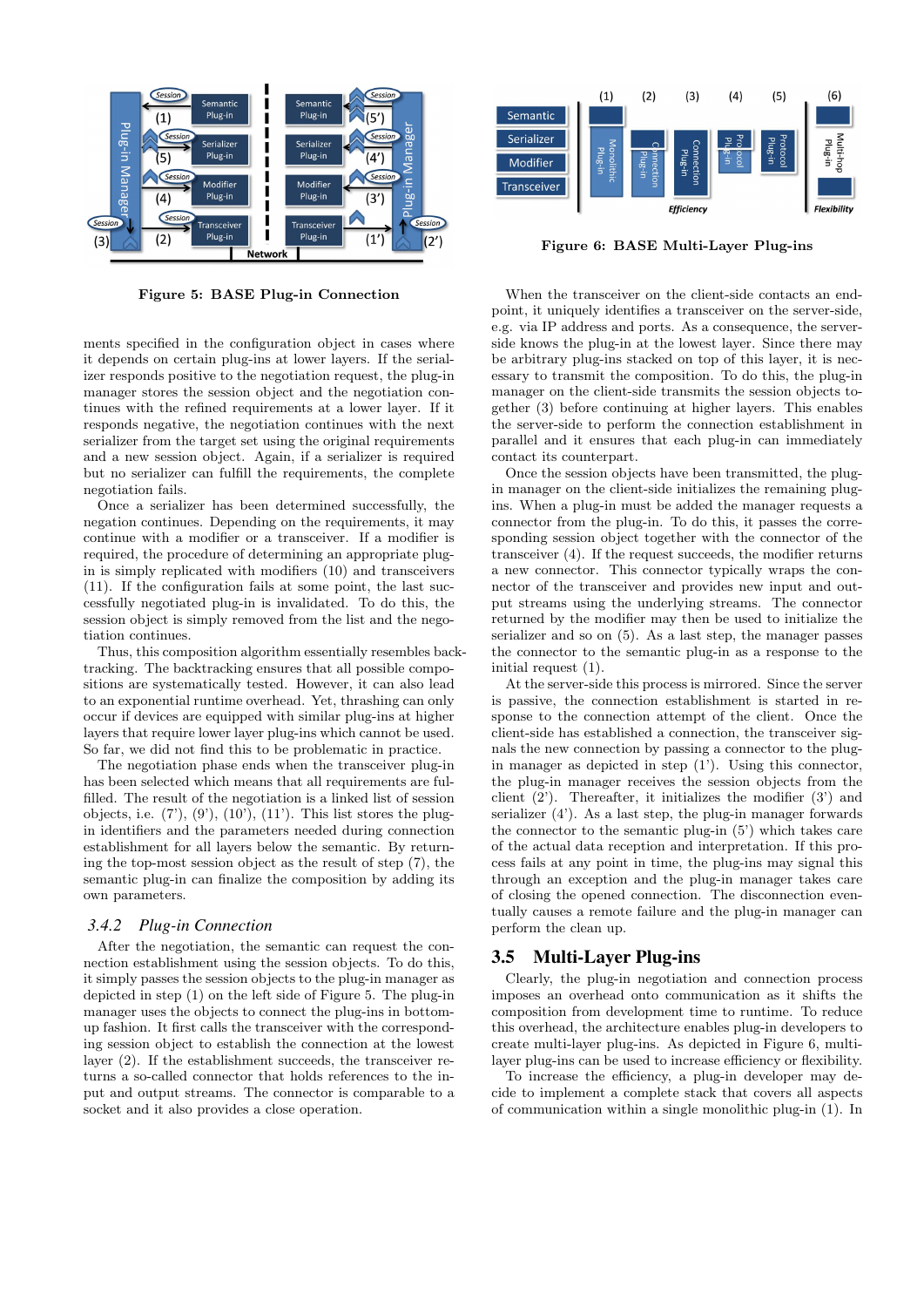

Figure 7: BASE Multi-hop Example

order to do this, the plug-in solely implements the interfaces of the semantic layer and it refrains from establishing connections. This essentially resembles the original architecture and thus, it is equally efficient but it suffers from the same deficiencies. Alternatively, a plug-in developer may also decide to implement a plug-in that covers all aspects of the connection. Thereby, a developer may decide to solely implement the highest entry layer (2) or in cases where the plug-in may be used at different layers, it can also support all of them (3). The same approach can be used for protocols that cover several aspects (4) and if they are optional, multiple entry-points can be supported (5).

To increase the flexibility, a developer may also decide to implement a multi-layer plug-in that traverses the layers multiple times. The primary use-case for such a plugin is multi-hop communication. To support this, a plug-in may implement the transceiver and the semantic layer entrypoints as shown in Figure 6 (6). As depicted in Figure 7, the final destination is used as target for the initial traversal of the layers which will lead to a stack that covers the semantic, serializer and modifier layers available on the source and the destination device (SEME, SERE, MODE). Since there is no single-hop connection between the devices, the transceiver of a multi-hop plug-in is the only viable selection. When the communication is about to be initialized, the transceiver of the multi-hop plug-in can request a connection to the next hop via the semantic entry-point. The resulting stack may include modifiers, e.g. for link-layer encryption, and a transceiver (MOD1, T1). After the connection establishment to the next hop, the plug-in manager transmits the stack configuration. The top of the stack is formed by the semantic of the multi-hop plug-in since it requested the connection. If the final destination has not been reached, the semantic can then request a stack to the next hop (MOD2, T2). Once this connection has been established, the plugin can begin to forward data. On the destination device, the multi-hop plug-in can use the transceiver entry-point to forward the incoming connection to the manager. Once the end-to-end connection is running, the manager of the source device transmits the session objects of the initial traversal and the devices can communicate.

#### 4. EVALUATION

To determine whether the architecture achieves its goals, we implemented several plug-ins. To test the socket-style API for communication technologies, we implemented transceiver plug-ins for IP-, IR- and Bluetooth-based communication. Since the target operating systems (i.e. on Linux, Windows, Windows CE and Symbian) already provide connection-oriented abstractions (e.g. via WinSock), the development of a transceiver is straight-forward. Yet, due to the overhead of connection establishment on some devices, we had to develop a multi-



Figure 8: Latency Comparison (20 Remote Calls)

plexer that can be integrated into transceivers.

In addition, we have developed serializers and modifiers for object serialization, data compression using GZIP and encryption on top of the bouncy castle library. Furthermore, we have developed simple and complex multi-layer plug-ins, e.g. for multi-hop routing, and we have developed various semantics, e.g. for RMI and application level streaming. Thereby, we found that the plug-in interfaces are suitable for various technologies, protocols and abstractions. Given typical byte code sizes of 10-20 kilo bytes per plug-in, the reuse enabled by the redesigned architecture is a clear advantage for resource-poor devices. Moreover, we noticed that the programming effort for the plug-in interfaces is comparatively small, i.e. 80 lines for interfaces compared to 600-700 lines for a serializer.

For applications, access to the micro-broker is usually simplified via generated stubs. As a result, the details of the architecture can be hidden completely in many cases. To support fine-grained control, stubs can be generated as source code which enables customization when needed. By adding a few lines of code, an application can easily request the presence of certain plug-ins for a specific interaction. Thus, we argue that the architecture achieves its goals with respect to flexibility and simplicity.

To evaluate the impact of the architecture on efficiency, we discuss the results of several experiments. In the first, we compare the latency of executing remote method calls with varying payload sizes using different subjects. As subjects we use BASE with a monolithic plug-in (which closely resembles the original implementation), the modular version of BASE that uses individual plug-ins for the semantic, serializer and transceiver layers and an unmodified version of Java RMI [20]. As test environment we use 2 desktop PCs (Intel Core 2 Q6600, 2.4 GHz, 4GB RAM) running Windows Vista and Sun JRE1.6 that are connected via a switched Ethernet (1GBit). We measure the time to execute 20 identical remote calls and to determine outliers we repeat each measurement 1000 times. To avoid high variations, we deactivate the just-in-time compiler which increases the absolute values by a factor of 1.8.

Figure 8 shows the average with payload sizes ranging from 0 bytes to 50000 bytes. As indicated by the error bars, the standard deviation lies well below 3 %. When comparing the two versions of BASE with RMI, BASE introduces a notable overhead of approximately a factor of 3 in cases where no payload is transmitted and a factor of 2 in all other cases. We attribute this mainly to additionally created objects, the thread switches and buffers introduced by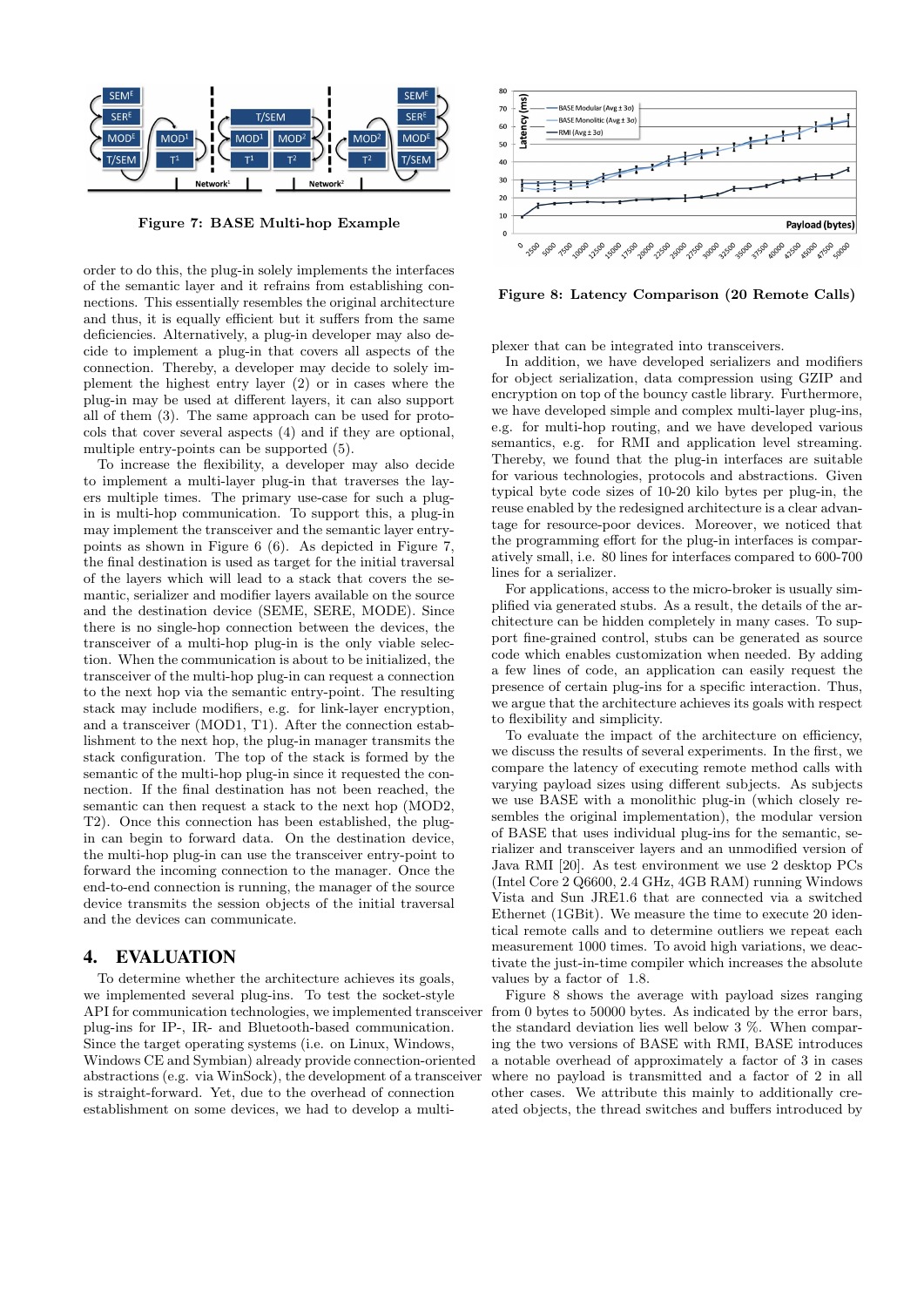|                                                | <b>Desktop</b><br>(3 Plug-ins) | <b>Desktop</b><br>(6 Plug-ins) | <b>Desktop</b><br>$(9$ Plug-in) | <b>PDA</b><br>(3 Plug-ins) |
|------------------------------------------------|--------------------------------|--------------------------------|---------------------------------|----------------------------|
| <b>Application &amp; Micro-broker (Client)</b> | 9,8%                           | 8,9%                           | 8,5%                            | 5,3%                       |
| <b>Selection (Semantic)</b>                    | 2.7%                           | 2.5%                           | 1.9%                            | 0.7%                       |
| <b>Compute Plug-ins (Intersect)</b>            | 2.7%                           | 4.0%                           | 5.4%                            | 0.7%                       |
| <b>Negotiation (Connection)</b>                | 5,7%                           | 6.6%                           | 7.7%                            | 2.1%                       |
| <b>Connection (Transceiver)</b>                | 2,6%                           | 2,4%                           | 2,3%                            | 1,3%                       |
| <b>Connection (Stack)</b>                      | 6.7%                           | 7.1%                           | 6.2%                            | 6.1%                       |
| <b>Transmission &amp; Processing (Server)</b>  | 69.8%                          | 68.5%                          | 68.0%                           | 83.8%                      |

Figure 9: Latency Analysis (BASE Modular)

multiplexing the TCP connections in the transceiver plug-in and the differences in serialization - i.e. BASE implements object serialization to support J2ME CLDC. When comparing the two BASE versions, we observe 10-15 % overhead.

To determine the impact of an increased number of plugins and to determine the causes of the 10-15 % overhead of the architecture, we have performed a number of micromeasurements for remote method calls without payload (worstcase). The columns of the table shown in Figure 9 represents different setups. The rows show the percentage of time used for several stages of the call. These stages are (from top to bottom), the time spent above the plug-in layer at the client-side, the time for selecting the semantic plug-in, the time to compute the compatible plug-ins by computing the intersection set of the plug-in descriptions, the negotiation of the connection, the time required to establish a connection within the transceiver plug-in, the time to connect the plugins forming a stack on the client-side and the total transmission and processing time on the server.

The first three measurements (Desktop) are using the same setup as the previous experiment. To vary the setups, we increase the number of plug-ins on each system by adding one plug-in to the semantic, serializer and transceiver layers. As one expects, increasing the number of plug-ins increases the time to compute the set of usable plug-ins. Furthermore, it increases the time required during negotiation. However, it does not increase the time to connect a stack. Furthermore, one can observe that the overhead of the redesigned plugin architecture is mainly an artefact of the more complex negotiation and the plug-in connection.

One may argue that an overhead of 10 % on desktops cannot be tolerated on resource-poor devices. To validate this, we have repeated the same experiment using two PDAs (XScale PXA270, 530MHz, 128MB RAM) connected via WLAN (802.11b with WPA encryption). When looking at the absolute time, we measure a latency of approximately 100ms for a remote call. However, as one can see from the 4th column (PDA), the percentage of time consumed by the modularization is well below 10 %. The reason for this are the latencies introduced by 802.11.

As a consequence, we can conclude that the overhead for the architecture typically stays around 10-15  $\%$  in cases where a stack needs to be computed and initialized. However, it is possible to reduce the overhead to 6-7 %, if a semantic plug-in caches the session objects. Finally, all overheads can be avoided, in cases where the communication stacks are reused to transmit multiple invocations. Thus, in cases where devices are interacting frequently with the same application requirements on communication, one can avoid repeated overheads without falling back to a monolithic design.

# 5. RELATED WORK

A multitude of middleware systems like CORBA [14] or Java RMI [20] have been developed for conventional systems to ease the task of developing distributed applications. Typically, these systems rely on a fixed set of existing communication protocols like TCP/IP or HTTP. They do not offer support for automated dynamic composition of stacks at runtime. The same is true for most middleware systems for resource-poor devices (e.g. [13], [17], [18]). These systems often provide only a restricted set of functionality, including no support for dynamic protocol reselection. As an exception, the Universally Interoperable Core (UIC) [16] can be dynamically extended with new protocols to interact with existing systems. However, the used stack is determined before the start of an interaction or even at installation time. BASE allows switching between different protocols for running interactions, too.

Dynamically reconfigurable middleware systems (e.g. [2],  $[5]$ ,  $[11]$ ,  $[15]$ ,  $[6]$  can adapt their behavior at runtime to different application requirements, e.g. how marshalling is done, and environments. Still, like with UIC, this adaptation is usually not supported for already running interactions. Jini [19] allows using different protocol stacks for communicating with remote services. This is realized by integrating the protocol stack into a stub that is downloaded by the client. Jini provides no support for adapting the protocol stack used to access one given service. This is possible with our approach. The mundoCore middleware [1] allows creating custom protocol stacks by combining so-called protocol modules. However, mundoCore assigns each stack to a channel, which is then used to transfer multiple messages. BASE is able to automatically create an optimized protocol stack for each individual message, if required, without any further programmer interaction. Similar to the BASE invocation broker, the PIRATES middleware [10] is able to support different communication abstractions by means of a wrapper component. However, other aspects of the protocol stack such as serialization are statically built into the system and cannot be adapted. The DRAPS framework [12] supports the dynamic reconfiguration of protocol stacks during ongoing interactions by means of a state transfer mechanism. Although this is a powerful and efficient mechanism, it requires the sender and the receiver to reach a safe state to initiate the transfer which, in turn, requires connectivity to initiate the adaptation. However, in pervasive systems unpredictable changes to connectivity are often the root cause of protocol stack adaptation.

One.World [7] is a middleware system for pervasive computing environments which is based on Tuple Spaces. A central paradigm of One.World is to expose change, e.g. to allow application programmers to access environment-specific information and to act correspondingly. In contrast to the automatic adaptation capabilities of BASE, the responsibility for adapting to changes is completely laid off to the application programmer. Similar to BASE, the FAME2 [21] middleware relies on configurability to deal with the heterogeneity of pervasive computing. Yet, just like the original implementation of BASE, FAME2 uses monolithic plug-ins which induces associated limitations.

Vertical handovers, also known as media-independent handovers as specified in IEEE 802.21 [9] allow mobile users to roam between 802.11 networks and 3G cellular networks. To do so, the mobile device switches the used layer 2 communi